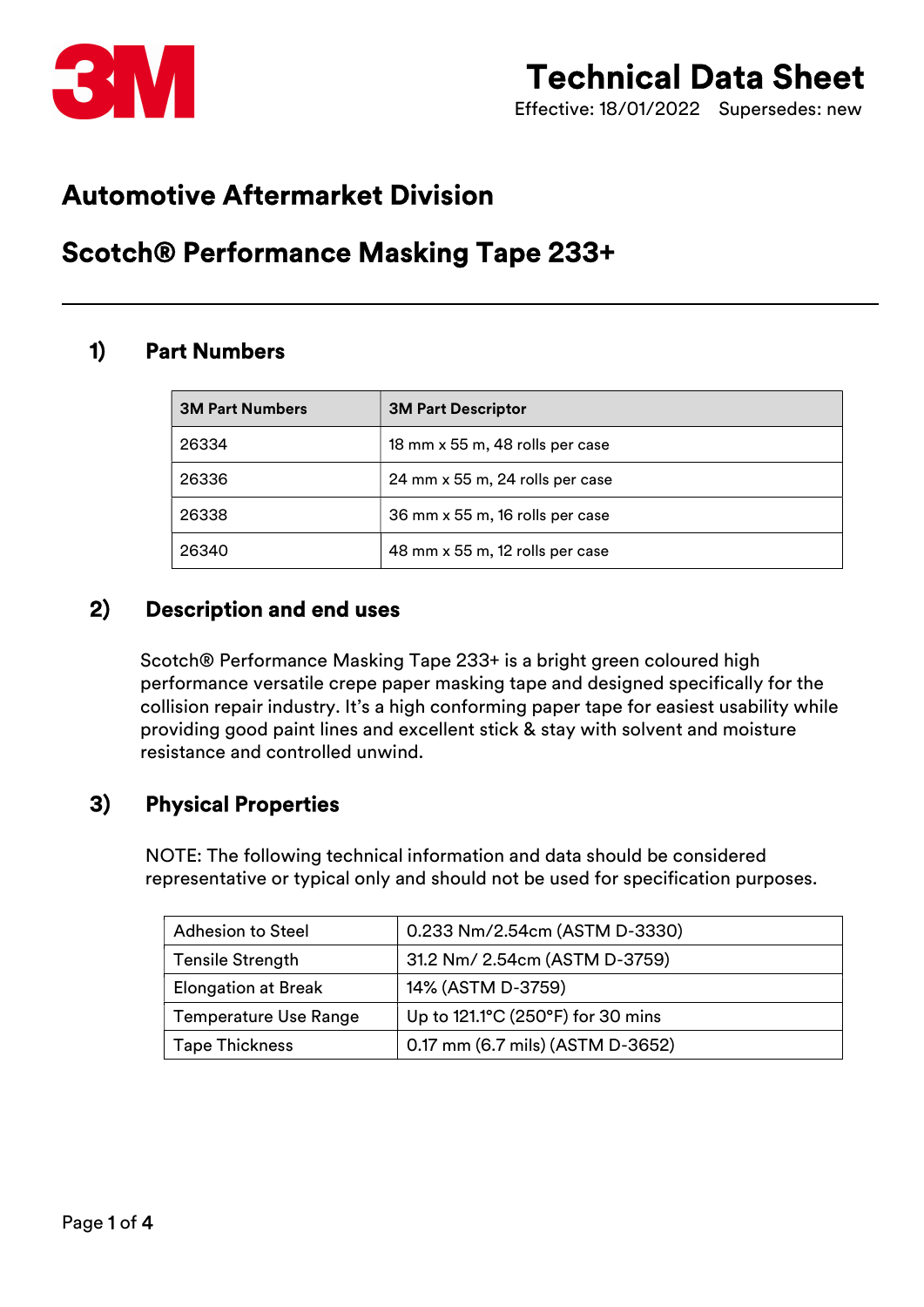

#### 4) Directions for Use

Tape is designed for indoor use – exposure to sun and heat may cause tape to become more difficult to remove.

- **Make sure surfaces are thoroughly clean and dry before applying masking** tape.
- Some surfaces, such as rubber gaskets and mouldings, should be cleaned with a solvent to remove residual release agents from the manufacturing process before applying masking tape.
- For best adhesion, surface temperatures should range from 15°C to 32°C when tape is applied.
- For easier application and removal, apply long continuous strips of tape in flat, straight areas and break the as needed when going around contours or curves (such as wheel arches). The objective when back masking and over taping is to keep the tape lying flat and rolled back, away from the paint edge in order to produce the cleanest look.

Tape removal:

- For general applications, tape should be removed back over itself at a 45° angle.
- **For removal on delicate surfaces (such as old weathered** paint), tape should be removed as close to a 180° angle as possible.
- For fine line work, tape should be removed at a 45<sup>°</sup> angle away from the paint edge, at a slow speed with surface temperatures ranging from 60-90°F. This helps "cut" the paint line for the cleanest edge.





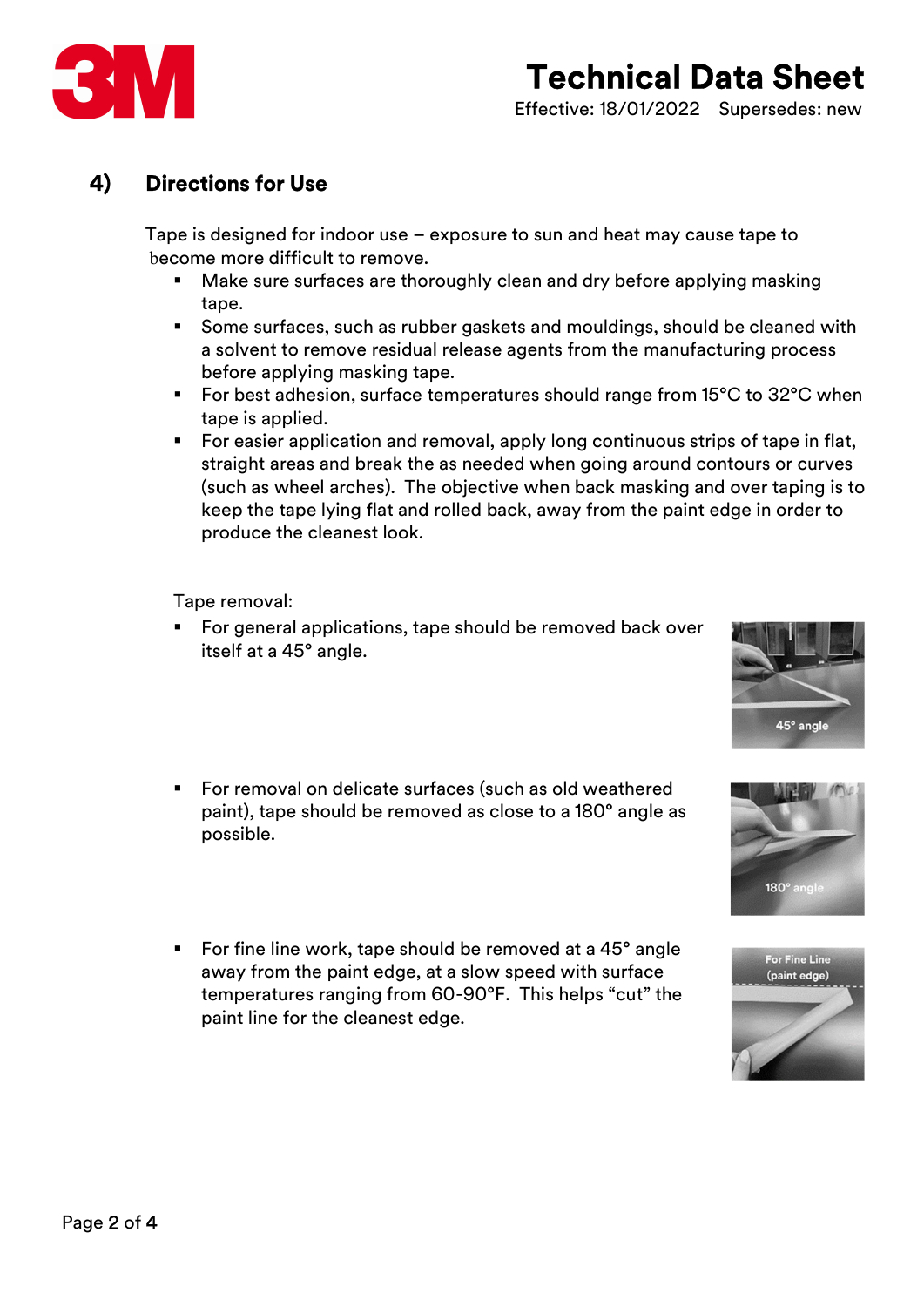

#### 5) Storage

Store product in the original carton under normal conditions of 21°C and 50% relative humidity. When stored at the recommended conditions in original, unopened containers, this product has a shelf life of 24 months.

## 6) Safety

Before using this product, please reference Product Label and/or Safety Data Sheet for Health and Safety Information. Note: Laws controlling the acceptable amounts of Volatile Organic Compounds (VOCs) vary by country, and in some cases by locality. For surface preparation and clean-up activities, consult local regulations regarding use of products containing VOCs in your area.

#### Scotch® Performance Masking Tape 233+ is designed FOR PROFESSIONAL INDUSTRIAL USE ONLY.

#### 7) Disclaimer

All statements, technical information and recommendations are based on tests we believe to be reliable as at the date of hereof, but the accuracy or completeness thereof is not guaranteed. Please ensure before using the product that it is suitable for your intended use. Since the conditions and methods of use of the product and of the information referred to herein are beyond our control, other than for fraudulent misrepresentation, 3M expressly disclaims any and all liability as to any results obtained or arising from any use of the product or reliance on such information.